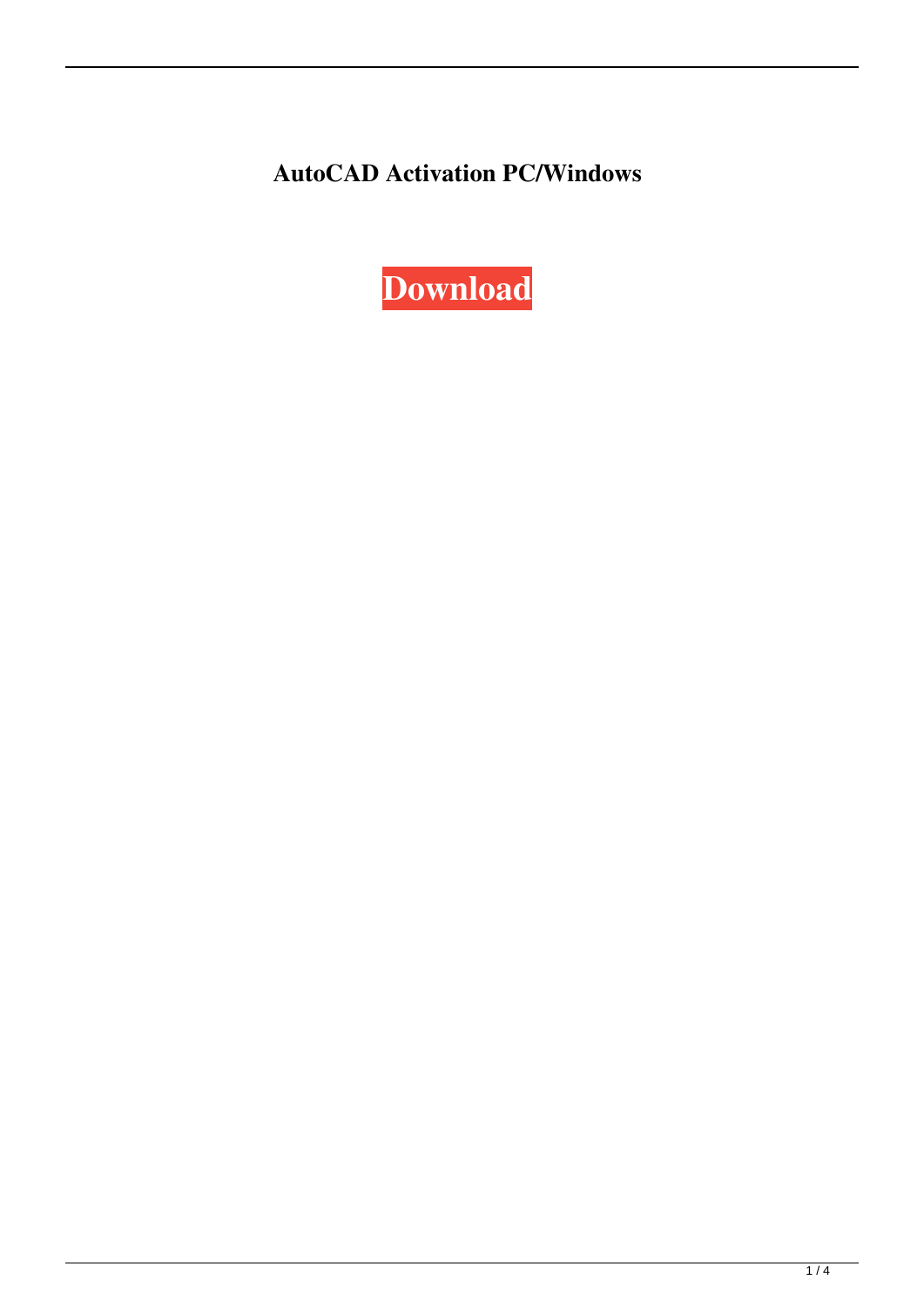## **AutoCAD Crack+ With Key Free Download [Latest] 2022**

AutoCAD is used by architectural and construction professionals for 2D drafting, visualizing and designing, and 2D/3D printing. AutoCAD Features AutoCAD is licensed for both individual and academic use. For individual use, the standard price is \$1500 USD per year, and for academic use, it is \$2800 USD per year. The number of users who purchase the software will determine the number of years. A student license is available for students who are enrolled in a university/college or are enrolled in a continuing education program. AutoCAD has three major types of license. Personal/Home Commercial Academic AutoCAD is priced at a much lower cost if bought under the Personal/Home license. The Personal/Home license is for personal use only. A Personal/Home license gives AutoCAD access to a single computer and the software must be downloaded and installed onto it by the user. A Personal/Home license is required to install and use AutoCAD. It is available for use only on a single computer and the number of users is limited to only one. A Personal/Home license allows access to the online services. The Autodesk License Center provides 1-year access to the online services (Communities, Learning Center, Online Customer Service, and Autodesk Marketplace). The 1-year access is renewable annually for \$299 USD, so the fees are the same as the personal license fee, but the number of users is unlimited. Unlimited access is also available for Academic (student) use. Academic use is available for 2 users at a time, and 3 users at a time. A Commercial license allows a maximum of 50 users, and the users need to purchase a year of access to AutoCAD. A Commercial license does not allow access to the online services. AutoCAD Mobile App The AutoCAD Mobile App is used to view AutoCAD drawings on the iPhone and iPad. The app allows access to AutoCAD drawings stored locally in the device or a remote server. A maximum of 10 files can be accessed at a time. The app is free to download and use and is available for the iPhone and iPad. Mobile Access The mobile apps allow the user to view AutoCAD drawings on their mobile devices. Mobile access is free of charge, but it is limited to AutoCAD drawings stored on a

## **AutoCAD Crack +**

2015 Edition AutoCAD 2015 includes Microsoft Office Professional Plus 2013 and a new wireless docking station. The wireless docking station connects to multiple devices including mobile phones, tablets and other computers. There is no Autodesk Exchange Apps for AutoCAD. See also AutoCAD dwg converter References External links Category:AutoCAD Category:Discontinued products Category:Products and services discontinued in 2017 Category:2017 disestablishments in the United States Category:2007 mergers and acquisitions1. Field of the Invention The present invention relates to a mobile communication system. More particularly, the present invention relates to a method and apparatus for reporting a transition from a service to a wireless communication service that is optimized for mobile communication. 2. Description of the Related Art In a mobile communication system, a mobile communication terminal can be switched to a radio access network for a new type of service while maintaining a connection with a base station (e.g., a serving base station). The switch may be made for a variety of reasons. For example, when a mobile communication terminal is in an area where a base station providing the current service is relatively far away from the mobile communication terminal, the mobile communication terminal is transferred to a base station providing a new service. In other words, the current service is dropped so that the mobile communication terminal can establish a connection with a base station of the new service. Further, in a mobile communication system, a plurality of network entities (e.g., access gateway, anchor node, and so on) or connection points within a mobile communication system may be activated simultaneously in order to provide a service that is optimized for mobile communication. For example, when one connection point is responsible for a service optimized for a CDMA2000 (Code Division Multiple Access 2000) system, other connection points may also be activated to provide the CDMA2000 service. When the activation of the plurality of network entities occurs simultaneously, in order to prevent failure of a service, an identifier is needed to indicate that the plurality of network entities is to be activated. The identifier is used in various occasions such as when a mobile communication terminal accesses a new service or when a mobile communication terminal is to be switched to a new service. In the conventional method, the identifier needs to be applied to each network entity or each connection point, and the identifier is included in a service area identifier. However, when an identifier is included in a a1d647c40b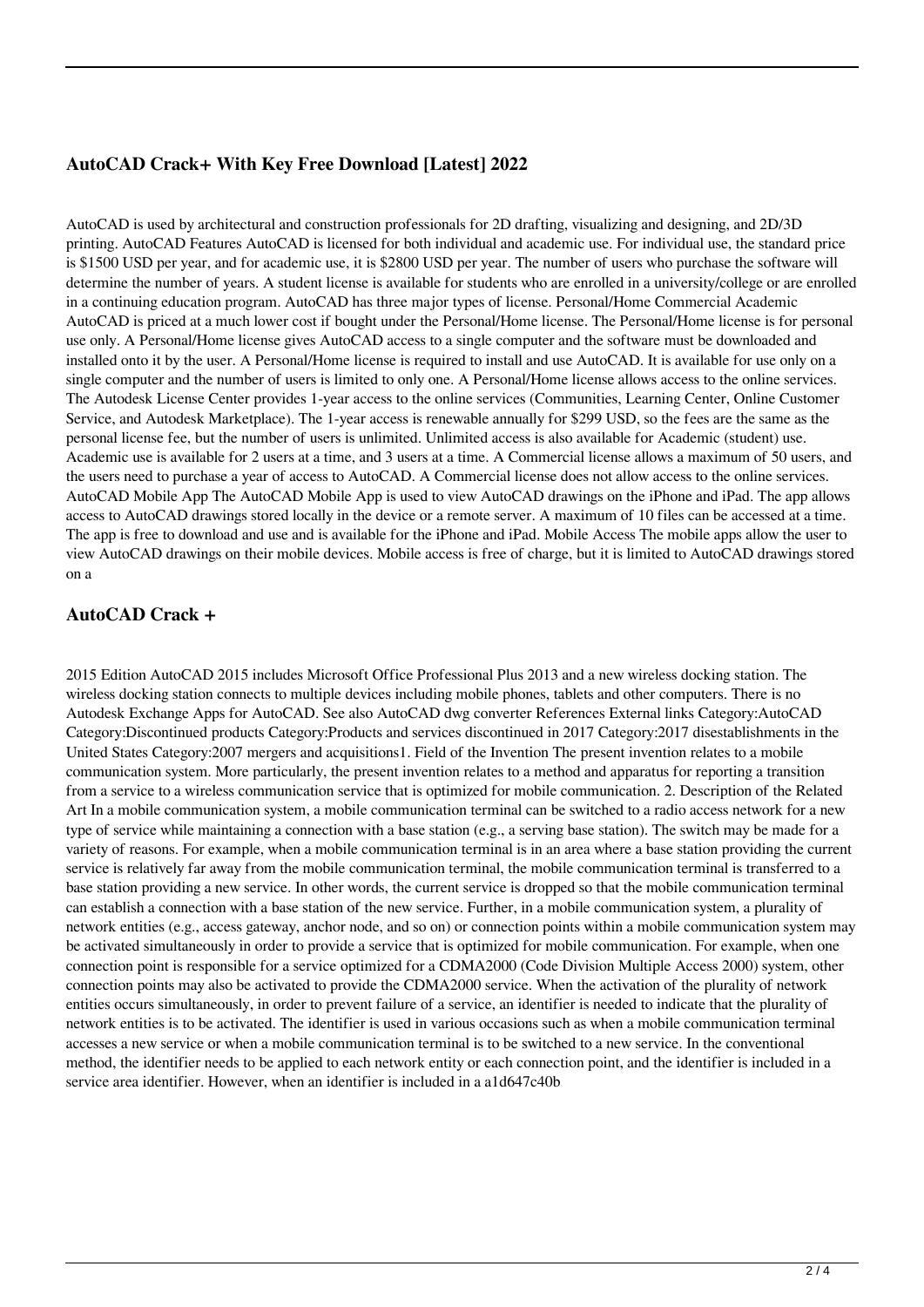### **AutoCAD PC/Windows**

Open the Autodesk Autocad trial version by typing the registered directory and press enter. Then run the following code in CMD to generate the key. Then run the following code in CMD to install Autodesk Autocad Q: what is difference between UISplitViewController and UISplitViewControllerTransitioning Delegate i have been following a tutorial of iOS SDK 4.1 and they are using UISplitViewController, on UIplatForms.org i have found UISplitViewControllerTransitioningDelegate. on Wikipedia UISplitViewController is used to present a navigation interface similar to the one found in the iPod and iPhone. The user interface consists of a list of subviews (see List) that is displayed at the top of the view. The list consists of two sections, one for the master view (which contains the list of objects and the list of view controllers) and one for detail. The default implementation of UISplitViewController's initializer creates both view controllers and pushes them into the navigation controller's stack. When a user selects a list item, the corresponding detail view is pushed onto the navigation controller's stack. If the user clicks on the back button, the root view controller is replaced with the master view controller. If the user clicks on the master view controller's back button, the root view controller is replaced with the detail view controller. i am bit confuse what is different between UISplitViewController and UISplitViewControllerTransitioningDelegate and how to use it. A: I think the first thing that will help you will be to understand the difference between a UINavigationController and a UISplitViewController. A UINavigationController manages a stack of views, the root one being the navigation bar which contains the back and the forward buttons. A UISplitViewController manages a stack of two view controllers, and one of them is the main view controller of the application, the root one, where the navigation bar is present. The other one contains the other (sub)views of the application. The point of a UISplitViewController is that it contains a root view controller (the view controller which will be displayed as the first view when the application starts), and a detail view controller (the view controller which is displayed as the second view

#### **What's New in the?**

(video: 1:15 min.) High quality, consistent drawings: Make your own house styles – add your own symbols, text styles, hatch patterns, and more in any AutoCAD drawing. (video: 2:15 min.) – add your own symbols, text styles, hatch patterns, and more in any AutoCAD drawing. (video: 2:15 min.) Easier to use drawing templates: Import and use drawing templates in AutoCAD – add your own custom templates to make it easier to start a drawing project. (video: 1:15 min.) – add your own custom templates to make it easier to start a drawing project. (video: 1:15 min.) Drawing speed increases: Get a new, faster computer or upgrade to the latest OS and get the same performance as your newest PC. (video: 1:15 min.) Rapidly set properties: Set properties such as color, linetype, lineweight, hatch, and text style quickly – without having to open dialogs. (video: 1:15 min.) Set properties such as color, linetype, lineweight, hatch, and text style quickly – without having to open dialogs. (video: 1:15 min.) Configurable drawing tools: Choose which tools you use to create drawings, and how you configure each tool – and even change what tools are available. (video: 1:15 min.) Choose which tools you use to create drawings, and how you configure each tool – and even change what tools are available. (video: 1:15 min.) Dealing with a busy schedule: Manage multiple projects and get lots done – even when you're busy. (video: 1:15 min.) Manage multiple projects and get lots done – even when you're busy. (video: 1:15 min.) Multiple plotter installations: Create and export drawings with multiple plotters – even when your company has multiple plotters, each at a different location. (video: 1:15 min.) Create and export drawings with multiple plotters – even when your company has multiple plotters, each at a different location. (video: 1:15 min.) 3D capabilities: Add 3D geometry to drawings, including CAD topology, 3D modeling, and 3D surfaces. (